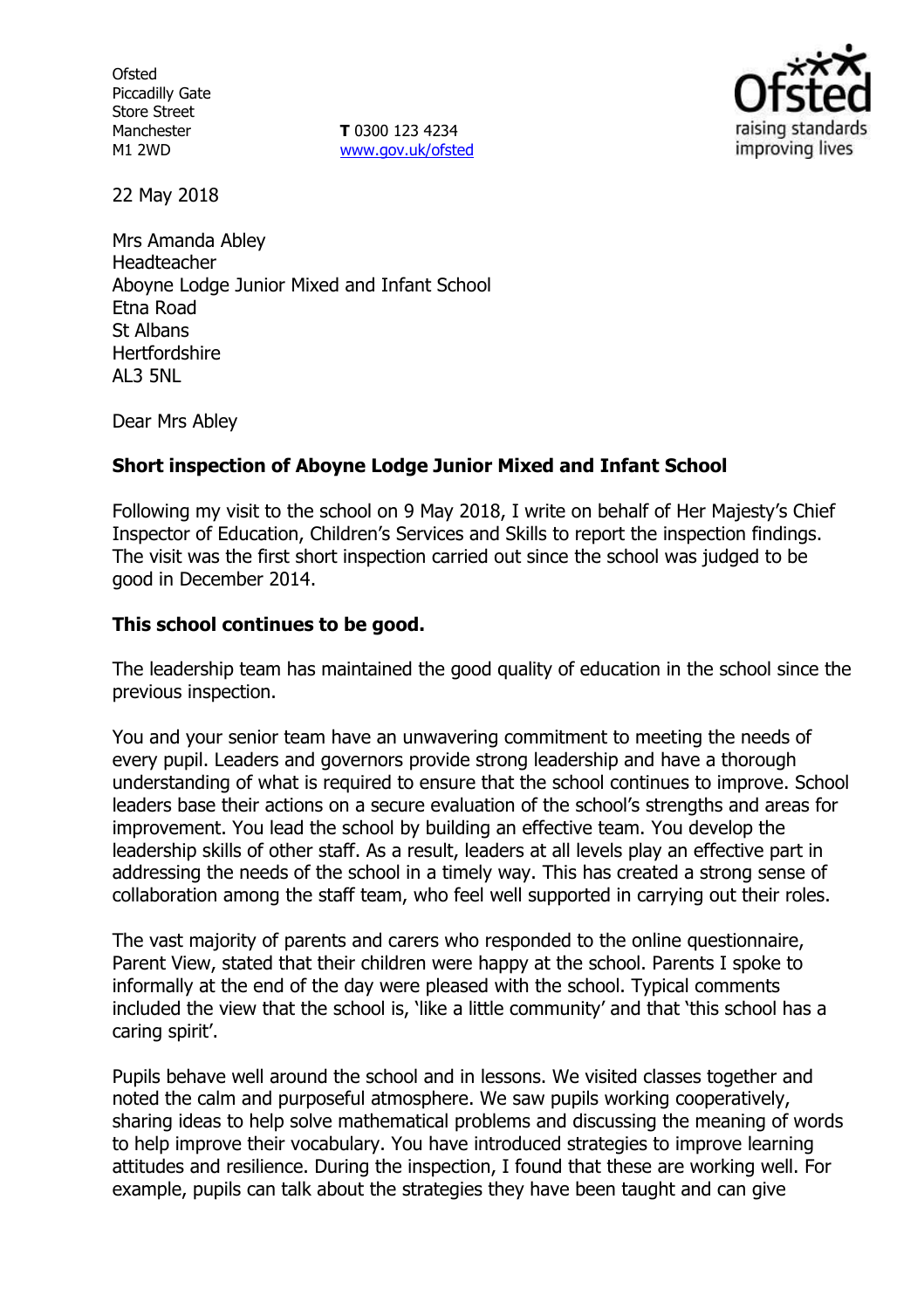

examples of how these help them with their learning. They like to be recognised as a 'tough tortoise' for never giving up or a 'buddy bee' for working well with others.

Following the previous inspection, leaders were asked to improve teaching so that more pupils reach the highest levels of attainment. In 2017, the proportion of pupils at key stage 1 attaining greater depth was above national averages in reading, writing and mathematics. More pupils attained the higher standards in reading and writing compared to the national average as seen in the 2017 key stage 2 test results. However, not enough pupils reached the expected or higher standards in mathematics and this is a priority in your plans for improvement.

Governors are ambitious for the school. They have developed plans and use them effectively to make best use of their skills and expertise. Governors have a secure knowledge of the school's strengths and priorities. They ask challenging questions, especially about the achievement of pupils. This is helping to hold you to account for the progress that pupils make.

# **Safeguarding is effective.**

Leaders have ensured that procedures for safeguarding are fit for purpose. You ensure that appropriate checks are made for the suitability of all staff who work with children. Governors regularly monitor the effectiveness of safeguarding procedures to ensure that records meet statutory requirements. Staff are well trained and understand their role in keeping pupils safe at school. Regular updates keep staff informed and knowledgeable about identifying and reporting concerns. Good induction processes ensure that new staff receive the information they require about safeguarding.

Pupils feel safe at school. They are taught how to keep themselves safe and what to do if they are worried or concerned about anything. Pupils are confident that if they speak to their teachers they will sort out the problem. Parents' views were also positive. The overwhelming majority who responded to Parent View agreed that pupils are safe and well cared for at school.

## **Inspection findings**

- At the start of the inspection, I met with you and your senior leaders to agree the key lines of enquiry. First, I considered what actions leaders were taking to improve pupils' progress in writing at key stage 2 so that a higher proportion of pupils attain the expected standard. Second, I checked to find out how leaders had responded to the dip in standards in mathematics at key stage 2 in 2017. Finally, I wanted to know how leaders ensured that the additional funding for disadvantaged pupils supported their progress across the school.
- To improve pupils' writing skills, leaders have focused on improving pupils' understanding and use of grammar, spelling and punctuation. Good-quality training and support have been provided to improve teachers' subject knowledge. This has been effective and teachers' knowledge of this area is now good. You have introduced specific lessons for the teaching of these skills. Pupils understand how to use them correctly within their written work. Targeted spelling tasks challenge different groups,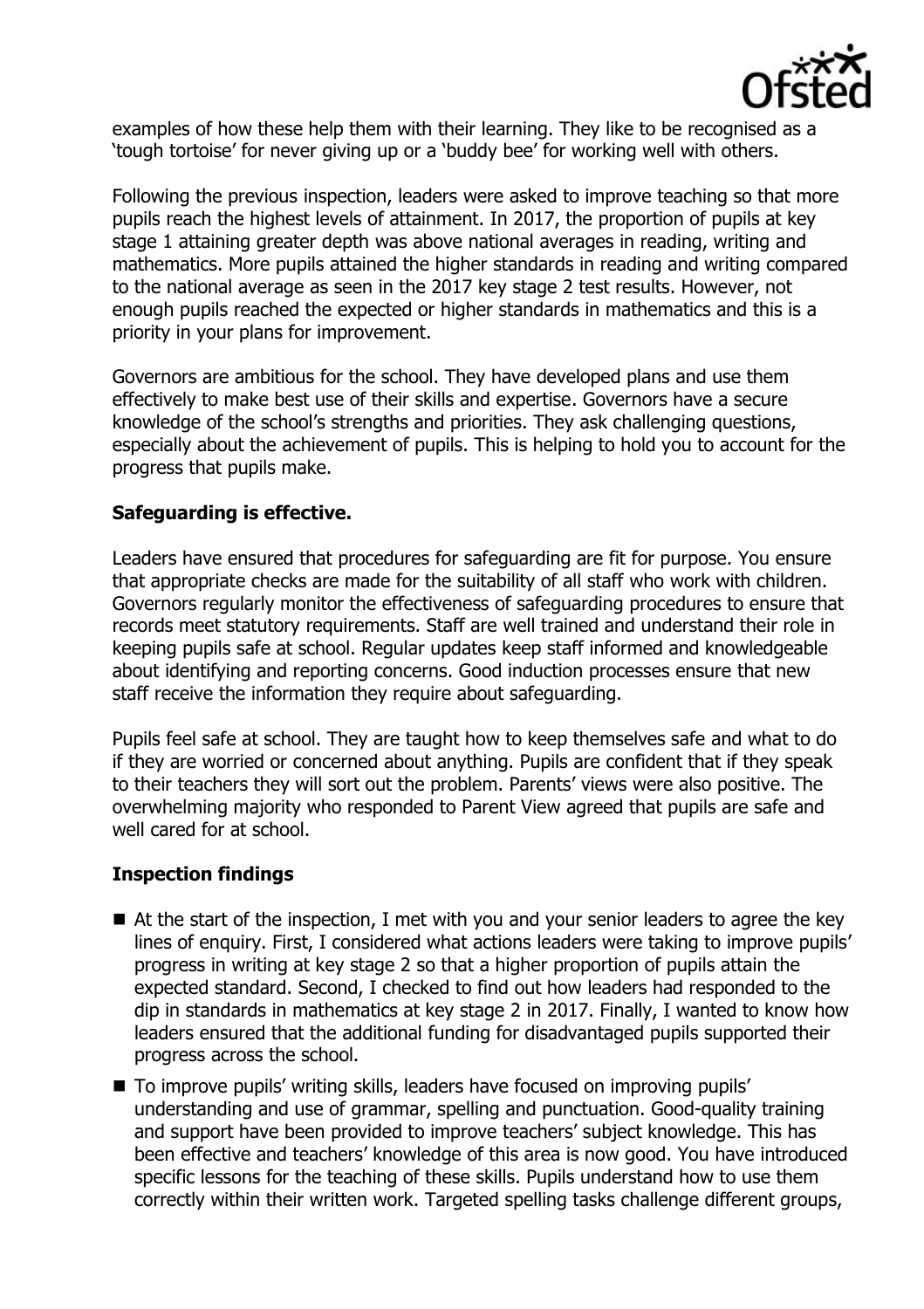

helping them to make good progress in spelling words correctly.

- Work in pupils' English books shows a good grasp of writing for a range of purposes. Pupils make appropriate word choices to write for specific audiences. Teachers plan a clear sequence of activities so that pupils build on previous knowledge, culminating in a final piece of extended writing. Pupils' editing skills are improving. You expect pupils to check their work and correct spelling errors.
- I found that pupils' writing skills are not as consistent in other subjects as they are in English. For example, in their written work in topic and science, some pupils do not use the same strategies as they do in English and do not readily address spelling errors. Your leaders acknowledge that there is more to be done to ensure that writing is of a similar standard across the curriculum.
- $\blacksquare$  In 2017, the proportion of pupils at key stage 2 attaining expected and high standards in mathematics were below the national figures. Too few pupils had made good progress from key stage 1 to key stage 2. Leaders acted swiftly by reviewing the curriculum and identifying particular mathematical skills where pupils struggled and found that there were gaps in their learning.
- You invested in training and teachers' skills in teaching mathematics are improving. Teachers devise lessons that develop pupils' reasoning and problem-solving skills. For example, during the inspection, we saw younger pupils mapping out calculations in the form of patterns to prove different calculations made the same amount. You are making use of subject experts from a local secondary school. They provide additional lessons to deepen mathematical thinking for the most able pupils in Year 6. Standards are rising and pupils are beginning to show a greater understanding of mathematical concepts. However, work in pupils' books shows that the challenge for some pupils, particularly the most able, is not timely and supporting rapid progress.
- Leaders have a clear understanding of the barriers that affect disadvantaged pupils. You and your leaders identify the needs of each individual pupil. You quickly identify appropriate support to help pupils catch up. You speak to the pupils and consider their responses, helping you to evaluate the impact of your plans. Leaders reflect carefully about the specific support, whether academic or social, and how it will contribute to diminishing differences between disadvantaged pupils and their peers. Disadvantaged pupils have similar expectations and aspirations to their classmates. Their work in books is similar to other pupils and shows that pupils are making good progress from their starting points.

## **Next steps for the school**

Leaders and those responsible for governance should ensure that:

- $\blacksquare$  new approaches to the teaching of mathematics are embedded so that pupils, especially the most able, are challenged and stretched in their thinking
- **P** pupils apply their writing skills across the curriculum to the same standard as in their English books.

I am copying this letter to the chair of the governing body, the regional schools